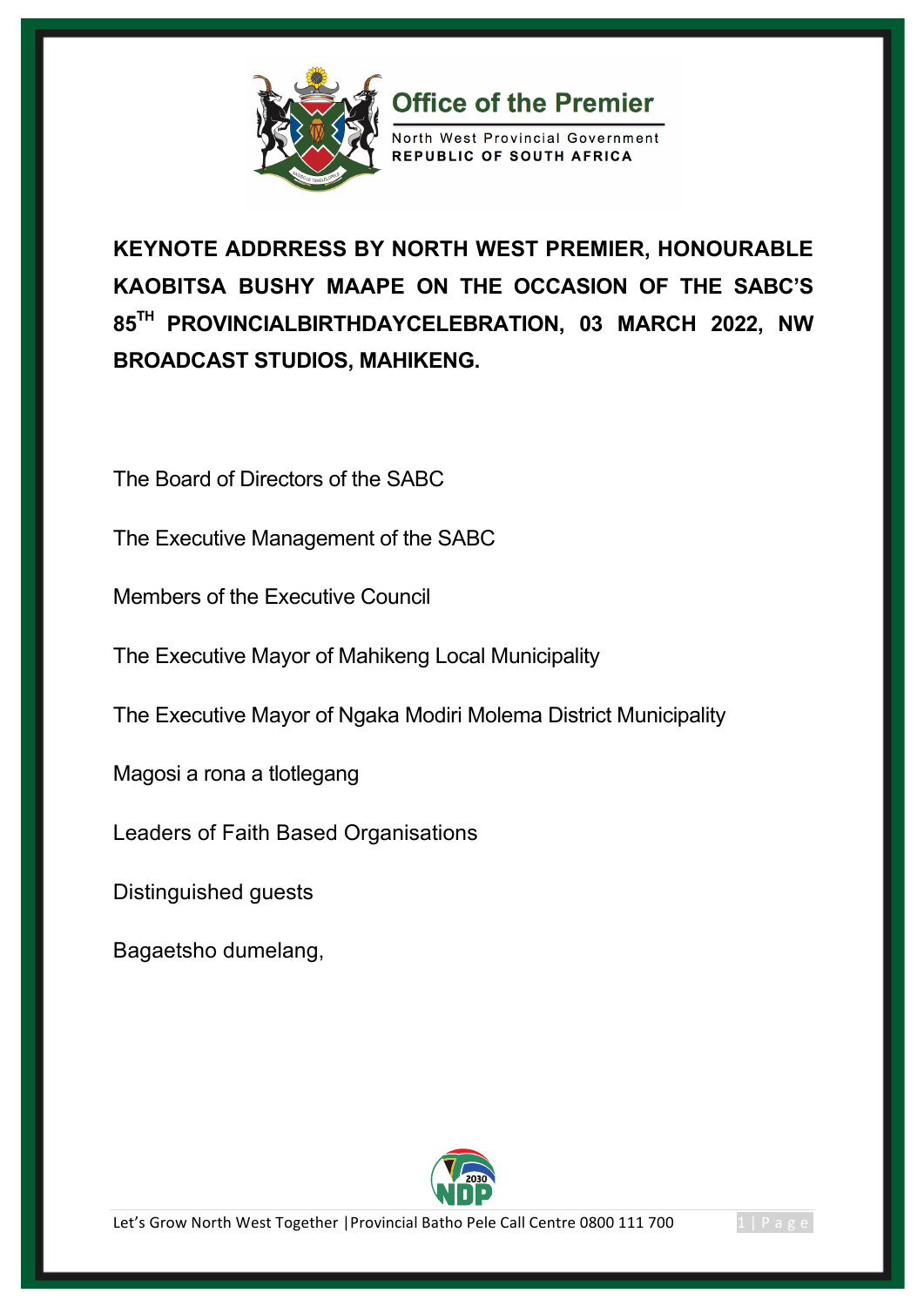**Programme Director**, I am honoured to be invited to this important event to celebrate the historic milestone of 85 years of the SABC public broadcasting service.

We in the North West Province consider ourselves the head quarters of the media, arts & entertainment industry in South Africa, if not in Africa.

It is therefore befitting that today's event is held in an area which for many years was the birth place of many of South Africa and Africa's talent in the media, broadcasting, entertainment and the arts in general.

The 85 years of the SABC tell a true story of our complex evolution as a nation from apartheid to today's democratic dispensation.

This evolution captures the somewhat contradictory but understandable transition to use the positive memories of the democratic breakthrough since 1994 to claim ownership of the entirety of the 85 years of the SABC, both good and bad.

**Ladies& Gentlemen,** today we tell the history of the SABC in the context of the values enshrined in our constitution like Freedom of Expression which guarantees freedom of the press and other media.

This new democratic paradigm is captured aptly in the preamble of the Broadcasting Act 4 of 1999 which **"affirms a resolve to align the broadcasting system with the democratic values of the Constitution and to enhance and protect the fundamental rights of citizens".**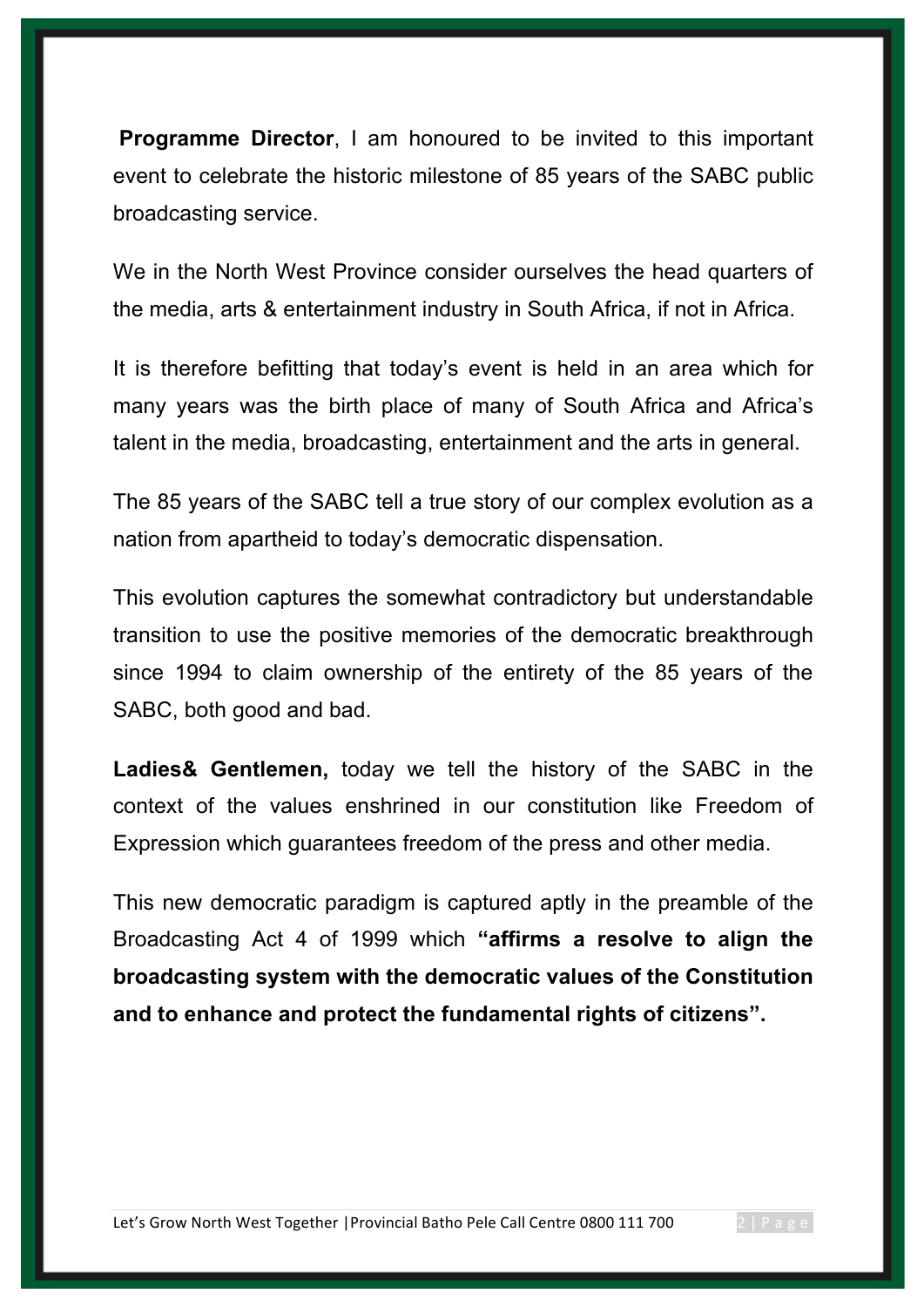I am therefore confident that in wishing the SABC a happy  $85<sup>th</sup>$ anniversary, we say so without any fear of contradiction or equivocation for we have exorcised the demon of what observers called "the logic of apartheid propaganda" from the public mandate of the SABC.

Today we celebrate 85 years of an institution whose progress and successes best represents the milestones of our nation building effort.

We recognise that this anniversary come at a time when the SABC is on the mend to shed negative perceptions of past years of corruption, mismanagement and meddling with editorial independence.

The SABC remains the largest media organisation in the country with a wide reach of its public radio stations which reach every part of the country through programming which is mostly delivered in the languages spoken in all regions of our country, by practitioners living with and amongst our people.

We congratulate the Board and Management for the sterling work of steering this important institution of our democracy in line with its legislated mandate.

**Programme Director, men and women in the SABC play a critical role** of holding a mirror for us to face the true picture of the inadequacies of actions of some of us who hold public office.

Sometimes, some do not like the picture they see, and want to silence the messenger.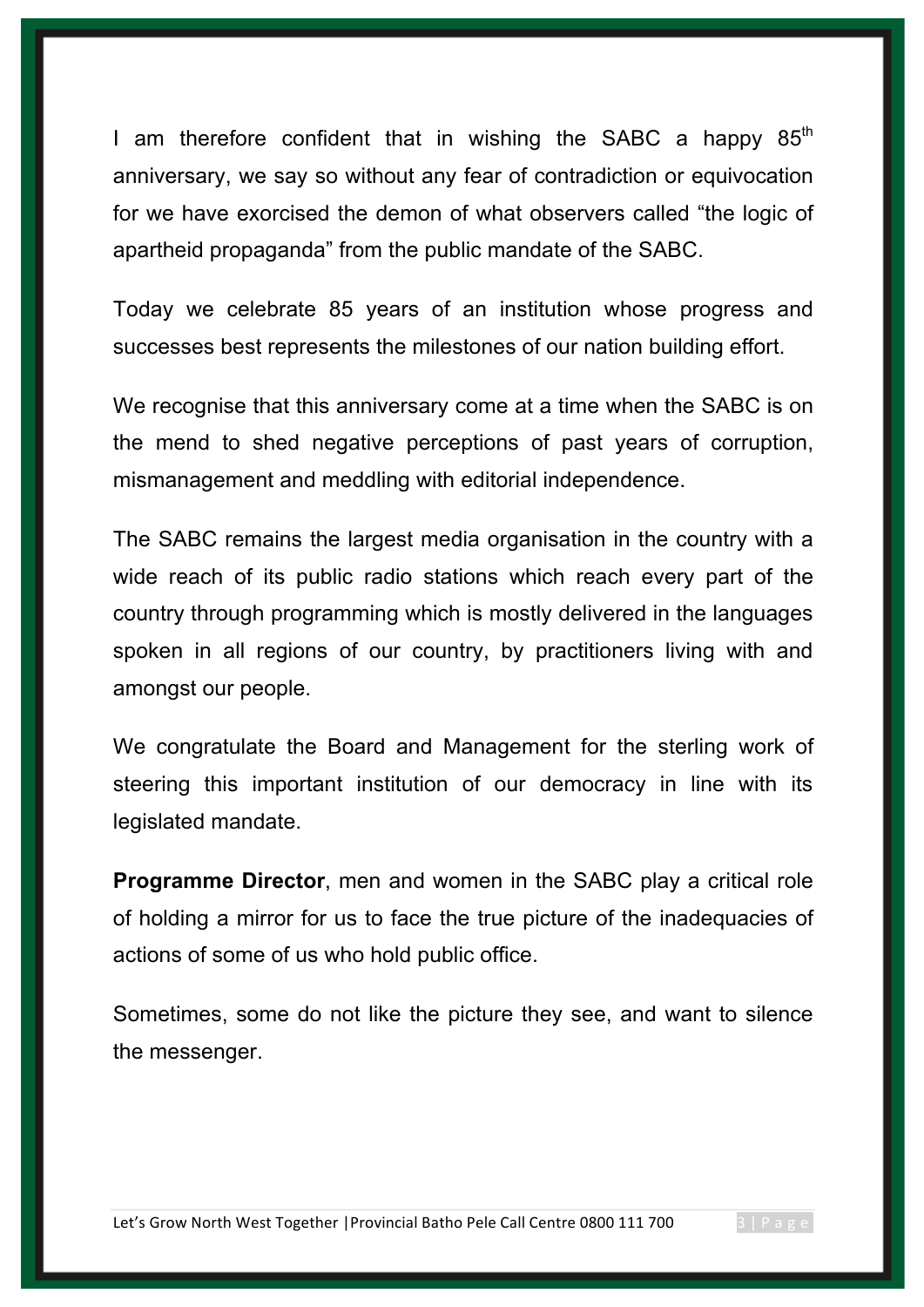In the North West we are happy with the working relations between the SABC regional office and the provincial government.

We believe that the provincial population of just over four (4) million people is well served by the SABC, with at least close to two million of the province's population listening to the radio station.

The services of the SABC North West region delivered by well trained on-air personalities, producers, journalists and editors is one of if not the best in the country.

They deliver diverse programming to target audiences ranging from children, youth, women, rural and urban populace of the province.

More still need to be done to improve, expand and prioritise developmental communication and journalism in programming and news items.

We are a rural province with at least 68% of the North West being villages.

The stories the SABC tell about the province should at all times be aligned to this context.

Program**me Director,** we have taken a decision in the North West for every department to host at least two GBV advocacy events every month as part of our effort to fight the scourge of gender-based violence.

We invite you to join us in this journey, without prescribing to you how to report and not taking away your journalist independence to hold us accountable for our failures to honour our commitments.